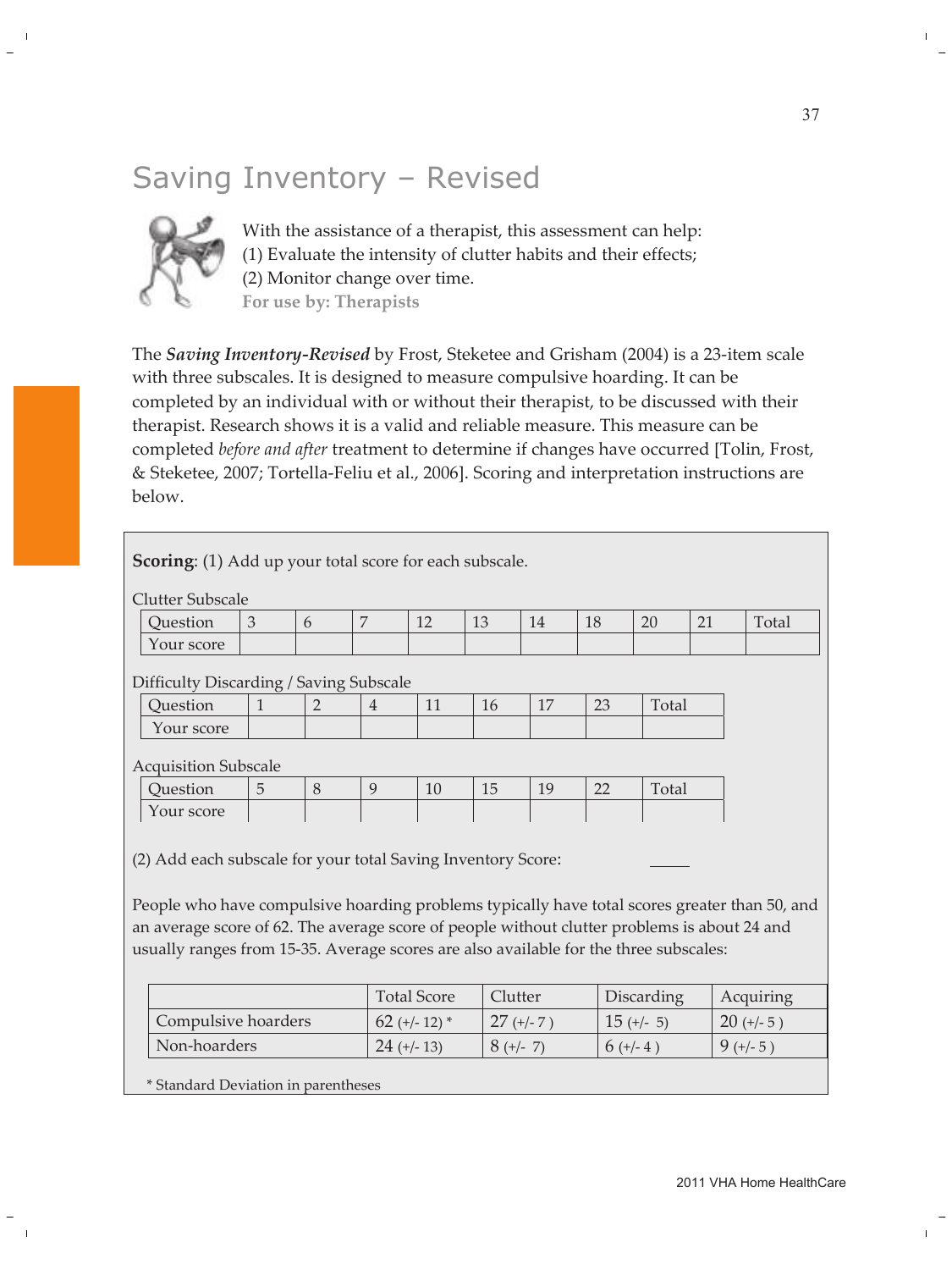## Saving Inventory - Revised

[Frost, Steketee & Grisham, 2004)]

Please circle the response that is most appropriate.

|                                                                                                                                                                    | 1. To what extent do you have difficulty throwing things away?                                                                                                                                          |                 |                                 |                                                                             |                              |  |  |  |  |
|--------------------------------------------------------------------------------------------------------------------------------------------------------------------|---------------------------------------------------------------------------------------------------------------------------------------------------------------------------------------------------------|-----------------|---------------------------------|-----------------------------------------------------------------------------|------------------------------|--|--|--|--|
|                                                                                                                                                                    | $0 - Not at all$                                                                                                                                                                                        | $1 -$ Mild      | 2 - Moderate                    | 3 - Considerable /<br>Severe                                                | 4 - Extreme                  |  |  |  |  |
|                                                                                                                                                                    | 2. How distressing do you find the task of throwing things away?                                                                                                                                        |                 |                                 |                                                                             |                              |  |  |  |  |
|                                                                                                                                                                    | $0 - Not at all$                                                                                                                                                                                        | $1 -$ Mild      | 2 - Moderate                    | 3 - Considerable /<br>Severe                                                | 4 - Extreme                  |  |  |  |  |
|                                                                                                                                                                    |                                                                                                                                                                                                         |                 |                                 | 3. To what extent do you have so many things that your rooms are cluttered? |                              |  |  |  |  |
|                                                                                                                                                                    | $0 - Not at all$                                                                                                                                                                                        | $1 -$ Mild      | 2 - Moderate                    | 3 - Considerable /<br>Severe                                                | 4 - Extreme                  |  |  |  |  |
|                                                                                                                                                                    | 4. How often do you avoid discarding possessions because it is too stressful or time-consuming?                                                                                                         |                 |                                 |                                                                             |                              |  |  |  |  |
|                                                                                                                                                                    | $0 -$ Never                                                                                                                                                                                             | $1 -$ Rarely    | 2 - Sometimes<br>/ Occasionally | $3$ – Frequently<br>/ Often                                                 | 4 - Very often               |  |  |  |  |
| How distressed or uncomfortable would you feel if you could not acquire something you wanted?<br>5.                                                                |                                                                                                                                                                                                         |                 |                                 |                                                                             |                              |  |  |  |  |
|                                                                                                                                                                    | $0 - Not$ at all                                                                                                                                                                                        | $1 -$ Mild      | 2 - Moderate                    | 3 - Considerable /<br>Severe                                                | $4$ – Extreme                |  |  |  |  |
| 6.                                                                                                                                                                 | How much of the living area in your home is cluttered with possessions? (Consider the<br>amount of clutter in your kitchen, living room, dining room, hallways, bedrooms,<br>bathrooms or other rooms.) |                 |                                 |                                                                             |                              |  |  |  |  |
|                                                                                                                                                                    | $0 - None$                                                                                                                                                                                              | $1 - A$ little  | 2 - A moderate<br>amount        | 3 - Most / Much                                                             | 4 - Almost all<br>/ Complete |  |  |  |  |
| How much does the clutter in your home interfere with your social, work or everyday<br>7.<br>functioning? Think about things that you don't do because of clutter. |                                                                                                                                                                                                         |                 |                                 |                                                                             |                              |  |  |  |  |
|                                                                                                                                                                    | $0 - Not at all$                                                                                                                                                                                        | $1 -$ Mild      | 2 - Moderate                    | 3 - Considerable /<br>Severe                                                | 4 - Extreme                  |  |  |  |  |
| 8. How often do you feel compelled to acquire something you see (e.g., when shopping or<br>offered free things)?                                                   |                                                                                                                                                                                                         |                 |                                 |                                                                             |                              |  |  |  |  |
|                                                                                                                                                                    | $0 -$ Never                                                                                                                                                                                             | $1 -$ Rarely    | 2 - Sometimes<br>/ Occasionally | $3$ – Frequently<br>/ Often                                                 | 4 - Very often               |  |  |  |  |
| 9. How strong is your urge to buy or acquire free things for which you have no immediate use?                                                                      |                                                                                                                                                                                                         |                 |                                 |                                                                             |                              |  |  |  |  |
|                                                                                                                                                                    | $0 - Not$ at all                                                                                                                                                                                        | $1 -$ Mild      | 2 - Moderate                    | 3 - Considerable /<br>Severe                                                | 4 - Extreme                  |  |  |  |  |
| 10. How much control do you have over your urges to acquire possessions?                                                                                           |                                                                                                                                                                                                         |                 |                                 |                                                                             |                              |  |  |  |  |
|                                                                                                                                                                    | 0 - Almost all /<br>Complete                                                                                                                                                                            | 1 - Most / Much | 2 - A moderate<br>amount        | 3 - A Little                                                                | $4 - None$                   |  |  |  |  |
| 11. How often do you decide to keep things you do not need and have little space for?                                                                              |                                                                                                                                                                                                         |                 |                                 |                                                                             |                              |  |  |  |  |
|                                                                                                                                                                    |                                                                                                                                                                                                         |                 |                                 |                                                                             |                              |  |  |  |  |